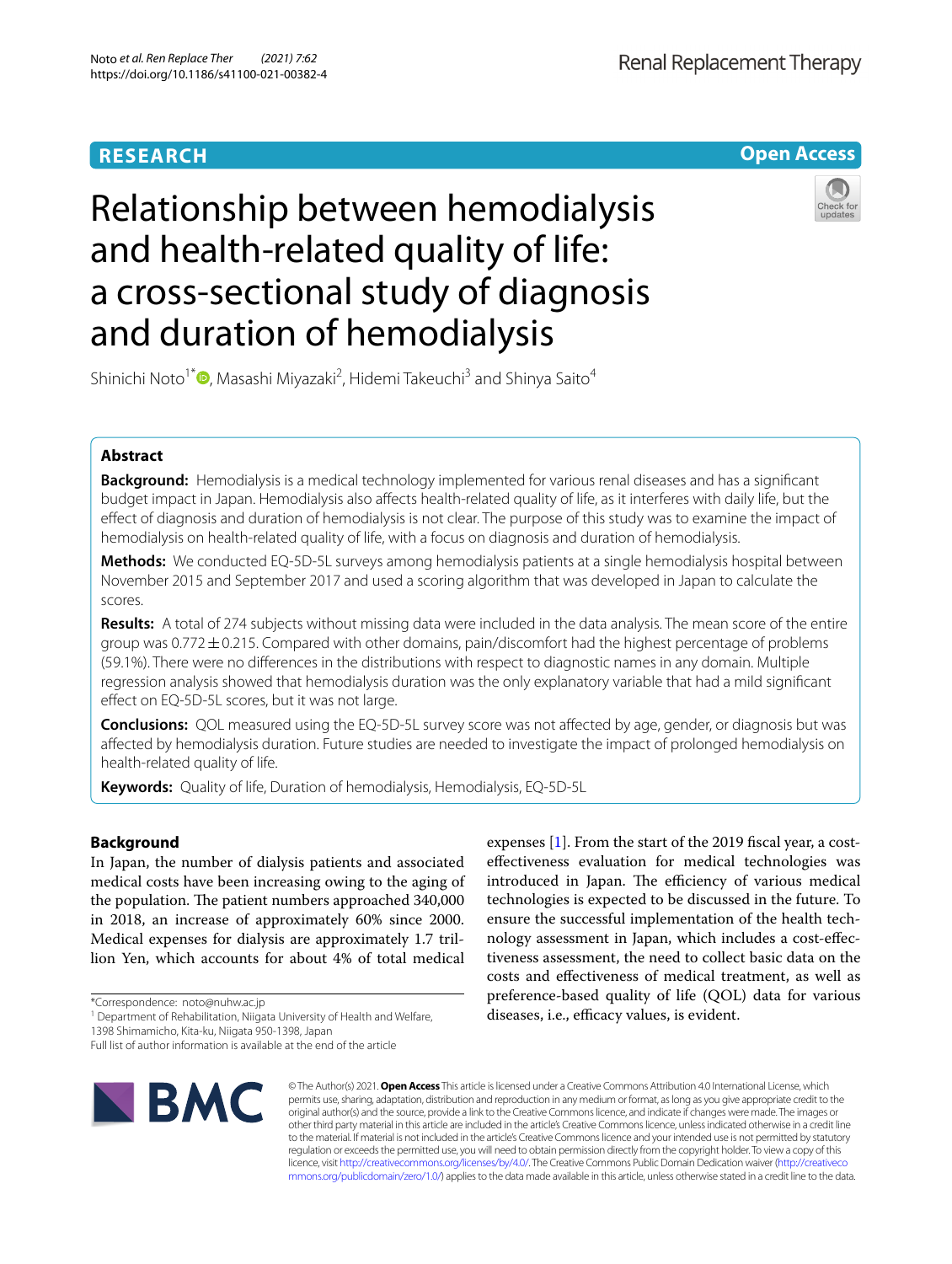According to a systematic review conducted by Liem et al.  $[2]$  $[2]$ , the efficacy values for dialysis had 95% confdence intervals (CIs) of 0.54–0.68, 0.57–0.92, and 0.49–0.62 in the Time Trade-of, Standard Gamble, and EuroQoL fve-dimensional (EQ-5D) scores, respectively. Besides these measures, the Health Utilities Index [[3\]](#page-6-2) and six-dimensional health state short form [\[4](#page-7-0)–[6\]](#page-7-1) were used. However, the impact of dialysis duration on QOL has not been completely elucidated, as Phair et al. [\[7](#page-7-2)] reported a decrease from 0.73 at baseline to 0.67 at 1-year follow-up, while Yang et al. [\[8](#page-7-3), [9](#page-7-4)] reported that dialysis lasting more than 3.5 years had no impact on QOL.

It is well known that utility values vary depending on the measurement method and scale used. The EQ-5D is a measurement tool developed by the EuroQol Group. It is the most widely used indirect preference-based measure of the QOL in the world  $[10]$  $[10]$  $[10]$ . There are two variants of the EQ-5D, namely the 3-level EQ-5D and 5-level EQ-5D (EQ-5D-5L), and its scoring algorithm difers from country to country. Therefore, it is impossible to compare reports using these parameters in a uniform manner.

In addition, the Official Guidelines for the Economic Evaluation of Drugs/Medical Devices in Japan [\[11](#page-7-6)], which were developed for measuring efficacy values, recommend the use of a preference-based measure developed by the time trade-off method. Currently, the EQ-5D-5L is the only tool conforming to this recommendation. With an increased need for evaluation of health economics for various disease areas in the future, it would be meaningful to elucidate the efects of hemodialysis.

There are certainly several previous studies using the EQ-5D in Japan. Takura et al. [[12](#page-7-7)] showed that the utility values of EQ-5D were lower in patients with diabetic nephropathy than in those with other diseases. Shimizu et al. [\[13](#page-7-8)] also reported that the decline in the QOL of dialysis patients was related to the decline in the ability to walk and increase in age. However, the effect of dialysis on EQ-5D utility values is not completely understood. In addition, the impact of hemodialysis on QOL (i.e., on the domains of EQ-5D-5L) of hemodialysis patients remains unclear. This study aimed to investigate the efects of primary disease and hemodialysis duration on utility values and distribution characteristics of EQ-5D-5L scores in hemodialysis patients.

## **Methods**

#### **Study sample**

In this single-center study, we conducted a survey among dialysis patients at the Renal Failure Center of Saiwaicho Memorial Hospital in Okayama Prefecture between November 2015 and September 2017. Okayama Prefecture is located in the Kinki region and with a population of approximately 2 million people, it is the 20th largest municipality of the 47 prefectures in Japan. Saiwaicho Memorial Hospital is a dialysis hospital with 80 dialysis beds. The inclusion criteria were as follows: a definite diagnosis, age of at least 20 years, no cognitive impairment, and the ability to answer a self-administered questionnaire.

#### **Procedure**

The survey was first administered to consenting patients who were briefed by trained nurses. Patients responded to the EQ-5D-5L and EuroQol Visual Analogue Scale (EQ-VAS) on their own. Information regarding the patients' genders, ages, diagnoses, and dialysis durations was collected from medical records. The following classifcations were used for diagnoses: chronic glomerulonephritis, diabetic nephropathy, nephrosclerosis, cystic kidney, pregnancy toxemia, and others.

#### **Measures**

Preference-based QOL was measured using the Japanese version of the EQ-5D-5L. The EQ-5D-5L is a tool that comprises fve domains for measuring the QOL: mobility, personal care, daily activities, pain/discomfort, and anxiety/stifing. Each domain has fve levels: no, slight, moderate, severe, and extreme problems. It also includes EQ-VAS, which is a measure that uses a visual analog scale to indicate the health status of the day on a scale of 0–100. A cross-sectional study on hemodialysis patients at Saiwaicho Memorial Hospital in Okayama Prefecture, Japan, which used the Japanese version of the scoring algorithm developed by Ikeda et al. [\[14](#page-7-9)], revealed that the best and worst health states, indicated by "11111" and "55555," respectively, were 1 and  $-0.003$ , respectively.

#### **Ethical procedure**

We explained the purpose and methods of the study to the subjects and obtained their written consent. This study was approved by the Ethics Committee of Niigata University of Health and Welfare (No. 17560-150205).

#### **Statistical analysis**

Data are presented as mean $\pm$ standard deviation. The *χ*2 test and analysis of variance were used to compare groups with respect to demographic factors. Spearman's rank correlation coefficient was used to assess the correlation between variables. Diferences in quality of life by duration of dialysis were treated using a one-way analysis of variance. Finally, the multiple regression analysis was also performed to confrm the relationship between EQ-5D-5L scores, EQ-VAS results, and other factors. SPSS Statistics 24 (International Business Machines Corporation, Armonk, NY, United States) was used for statistical analyses, and the signifcance level was set at 5%.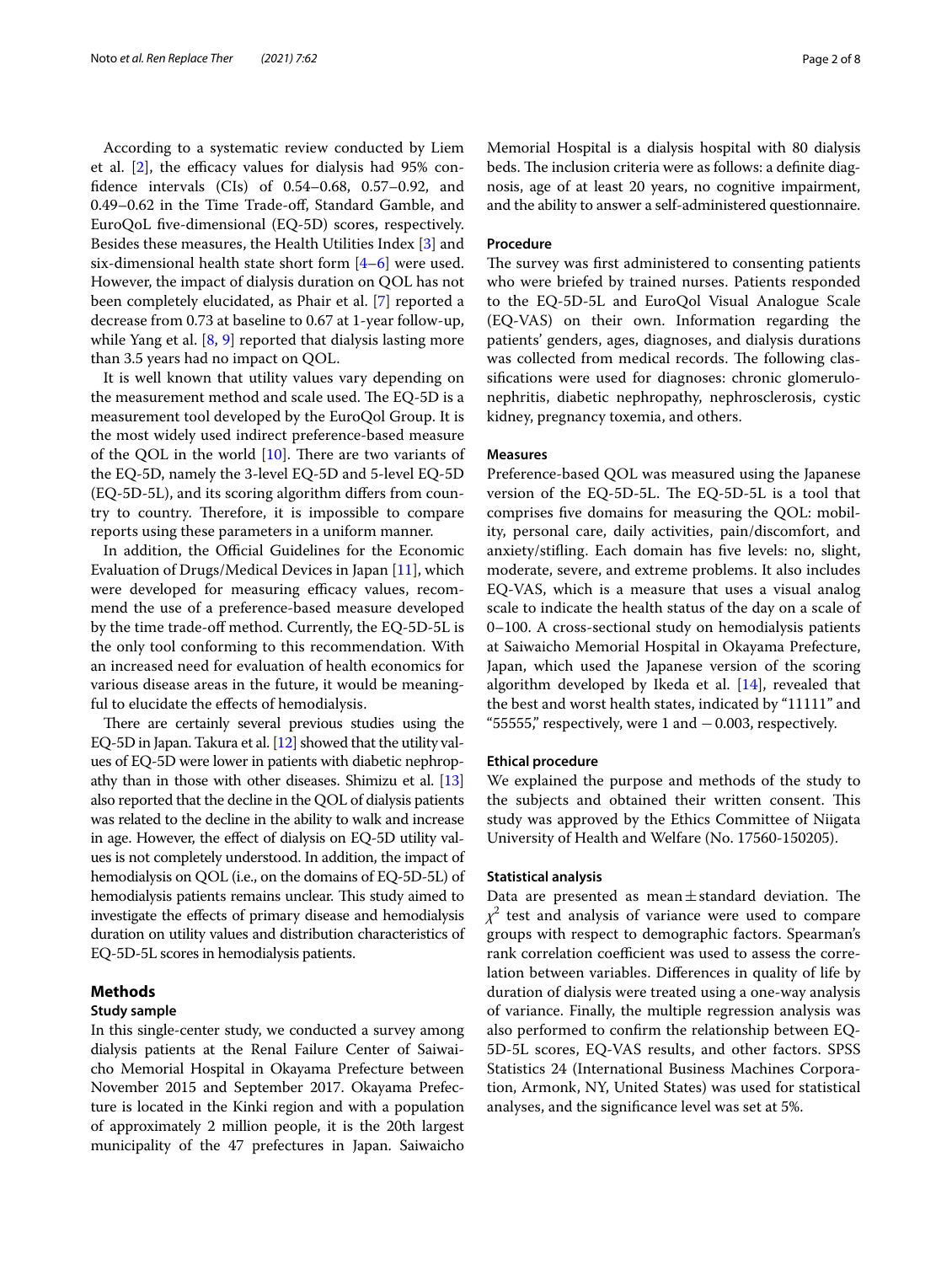## **Results**

#### **Subjects**

A total of 278 patients were included in this study, of whom 274 patients without missing data were included in the data analysis. The characteristics of the subjects are shown in Table  $1$ . The mean age of the subjects was  $68.8 \pm 12.7$  years, and the male to female ratio was 173/101. The disease breakdown for the subjects was as follows: chronic glomerulonephritis, diabetic nephropathy, nephrosclerosis, cystic kidney, pregnancy toxemia, and others in 82, 96, 40, 12, 6, and 38 subjects, respectively (30.0%, 35.0%, 14.5%, 4.4%, 2.2, and 13.8%, respectively).

## **EQ‑5D‑5L scores**

The mean EQ-5D-5L score for the entire subject population was  $0.772 \pm 0.215$  (Table [1\)](#page-2-0). The mean scores for chronic glomerulonephritis, diabetic nephropathy, nephrosclerosis, cystic kidney, pregnancy toxemia, and others were  $0.750 \pm 0.236$ ,  $0.768 \pm 0.221$ ,  $0.802 \pm 0.197$ ,  $0.814 \pm 0.175$ ,  $0.819 \pm 0.122$ , and  $0.787 \pm 0.207$ , respectively; however, there were no signifcant diferences in EQ-5 scores among these diseases. The differences in D-5L scores were also not statistically signifcant  $(p=0.779)$ . The differences in the EQ-5D-5L scores for each age group were not statistically signifcant; the scores of  $<59$ , 60–69, 70–79, and  $>80$  years age group were  $0.805 \pm 0.201$ ,  $0.748 \pm 0.235$ ,  $0.779 \pm 0.219$ , and  $0.780 \pm 0.202$ , respectively ( $p = 0.506$ ).

Figure [1](#page-3-0) shows the distribution of responses with respect to domain. The findings were as follows: the proportions for "some kind of problem" of mobility, self-care, usual activities, pain/discomfort, and anxiety/depression were 50.3%, 28.1%, 48.9%, 59.1%, and 31.4%, respectively, in each domain. Pain/discomfort had the highest rate of reported problems. Table [2](#page-3-1) also shows the distribution of EQ-5D-5L responses with respect to diagnostic names. There were no differences in the distributions with respect to diagnostic names in any domain.

### **EQ‑5D‑5L VAS scores**

The mean EQ-5D-5L VAS score for the entire subject population was  $69.8 \pm 21.0$  (Table [1\)](#page-2-0). The mean scores for chronic glomerulonephritis, diabetic nephropathy, nephrosclerosis, cystic kidney, pregnancy toxemia, and other diseases were  $70.9 \pm 20.8$ ,  $71.2 \pm 19.7$ ,  $69.9 \pm 24.8$ , 61.1 $\pm$ 23.3, 68.7 $\pm$ 22.5, and 64.3 $\pm$ 22.5, respectively; however, we found that the diferences in EQ-5D-5L VAS scores among the diseases were not statistically significant ( $p=0.584$ ). The EQ-5D-5L and EQ-5D-5L VAS scores had a correlation coefficient of  $r = -0.085$ .

## *The relationship between hemodialysis duration and EQ‑5D‑5L score*

Figure [2](#page-4-0) shows the distribution of hemodialysis duration and EQ-5D-5L scores. Figure [3](#page-4-1) also shows the EQ-5D-5L scores for each quintile of the hemodialysis period. In addition, Table  $3$  shows the differences in EQ-5D-5L scores by hemodialysis period. The EQ-5D-5L score was maintained near 0.8 if the duration of hemodialysis was less than 10 years, but after 10 years, the EQ-5D-5L score decreased. A one-way analysis of variance showed a significant difference  $(p=0.001)$ .

## *Regression analysis*

Multiple regression analysis was performed on EQ-5D-5L and EQ-5D-5L VAS scores, with each domain as an objective variable. The explanatory variables for the EQ-5D-5L score included gender, age, hemodialysis duration, and diagnosis. Only hemodialysis duration had

<span id="page-2-0"></span>

|                                    | All $(n=274)$     | <b>Chronic</b><br>glomerulonephritis<br>$(n=82)$ | <b>Diabetic</b><br>nephropathy<br>$(n=96)$ | <b>Nephrosclerosis</b><br>$(n=40)$ | Cystic kidney<br>$(n=12)$ | Pregnancy<br>toxemia<br>$(n=6)$ | <b>Others</b><br>$(n=38)$ | P value |
|------------------------------------|-------------------|--------------------------------------------------|--------------------------------------------|------------------------------------|---------------------------|---------------------------------|---------------------------|---------|
| Sex (M/F)                          | 173/101           | 43/39                                            | 72/24                                      | 24/16                              | 8/4                       | 0/6                             | 26/12                     | < 0.001 |
| Age (year)                         | $68.8 \pm 12.7$   | $67.5 \pm 11.1$                                  | $67.9 \pm 10.9$                            | $79.7 \pm 11.9$                    | $61.6 \pm 8.7$            | $68.8 \pm 7.8$                  | $64.6 \pm 16.4$           | < 0.001 |
| Age $<$ 59                         | 59                | 16                                               | 23                                         | 2                                  | 5                         | 0                               | 13                        | < 0.001 |
| $60 - 69$                          | 83                | 33                                               | 27                                         | 6                                  | 5                         | 4                               | 8                         |         |
| $70 - 79$                          | 71                | 22                                               | 31                                         | 6                                  | 2                         |                                 | 9                         |         |
| $\geq 80$                          | 62                | 11                                               | 16                                         | 26                                 | $\Omega$                  |                                 | 8                         |         |
| Duration of<br>hemodialysis<br>(y) | $8.0 \pm 9.1$     | $14.2 \pm 11.7$                                  | $5.2 \pm 4.3$                              | $3.6 \pm 3.7$                      | $7.9 \pm 8.2$             | $19.3 + 12.0$                   | $4.3 \pm 7.0$             | < 0.001 |
| EQ-5D-5L<br>score                  | $0.772 \pm 0.215$ | $0.750 + 0.236$                                  | $0.768 \pm 0.221$                          | $0.802 \pm 0.197$                  | $0.814 \pm 0.175$         | $0.819 \pm 0.122$               | $0.787 + 0.207$           | 0.779   |
| EO-5D-5L VAS                       | $69.8 \pm 21.0$   | $70.9 \pm 20.8$                                  | $71.2 \pm 19.7$                            | $69.9 \pm 24.8$                    | $61.1 \pm 23.3$           | $68.7 \pm 22.5$                 | $64.3 \pm 22.5$           | 0.584   |
|                                    |                   |                                                  |                                            |                                    |                           |                                 |                           |         |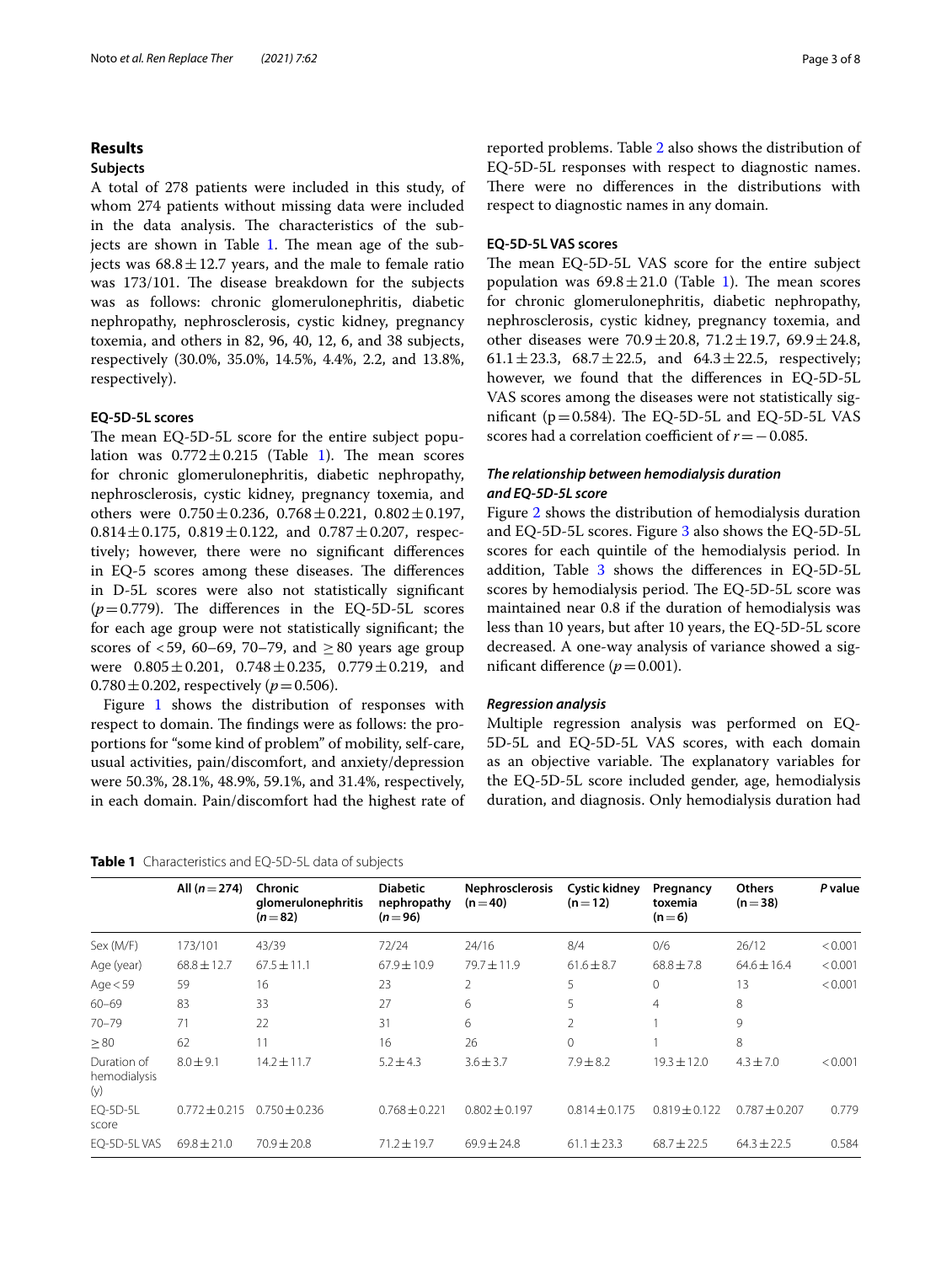

# <span id="page-3-1"></span><span id="page-3-0"></span>**Table 2** Number of respondents at different levels in the EQ-5D-5L profile by diagnosis

|                    | Level          | Chronic<br>glomerulonephritis<br>$(n=82)$ | <b>Diabetic</b><br>nephropathy<br>$(n=96)$ | Nephrosclerosis<br>$(n=40)$ | Cystic<br>kidney<br>$(n=12)$ | Pregnancy<br>toxemia<br>$(n=6)$ | Others<br>$(n=38)$ | P value |
|--------------------|----------------|-------------------------------------------|--------------------------------------------|-----------------------------|------------------------------|---------------------------------|--------------------|---------|
| Mobility           | 1              | 42                                        | 44                                         | 22                          | 5                            | 3                               | 20                 | 0.745   |
|                    | $\overline{2}$ | 15                                        | 25                                         | $\,8\,$                     | 5                            | 1                               | 10                 |         |
|                    | 3              | 9                                         | 16                                         | 6                           |                              | $\overline{2}$                  | 5                  |         |
|                    | $\overline{4}$ | 10                                        | 8                                          | 4                           |                              | 0                               | 3                  |         |
|                    | 5              | 6                                         | 3                                          | $\Omega$                    | $\Omega$                     | 0                               | $\mathbf 0$        |         |
| Self-care          | 1              | 57                                        | 69                                         | 33                          | 9                            | 5                               | 26                 | 0.919   |
|                    | $\overline{2}$ | 13                                        | 14                                         | 4                           | 2                            |                                 | 9                  |         |
|                    | 3              | $\overline{4}$                            | 8                                          | 2                           |                              | 0                               | 2                  |         |
|                    | $\overline{4}$ | 6                                         | 3                                          |                             | $\Omega$                     | 0                               |                    |         |
|                    | 5              | $\overline{2}$                            | $\overline{2}$                             | $\Omega$                    | $\Omega$                     | 0                               | $\overline{0}$     |         |
| Usual activity     | 1              | 46                                        | 46                                         | 20                          | 7                            | 3                               | 20                 | 0.915   |
|                    | $\overline{2}$ | 16                                        | 25                                         | 13                          | 4                            | 3                               | 13                 |         |
|                    | 3              | 8                                         | 12                                         | 3                           | $\Omega$                     | 0                               | 2                  |         |
|                    | 4              | 11                                        | 12                                         | 3                           |                              | $\mathbf 0$                     | 3                  |         |
|                    | 5              | $\mathbf{1}$                              | -1                                         |                             | $\Omega$                     | 0                               | $\overline{0}$     |         |
| Pain/discomfort    | 1              | 32                                        | 39                                         | 18                          | 6                            | $\overline{2}$                  | 17                 | 0.929   |
|                    | $\overline{2}$ | 30                                        | 34                                         | 17                          | 5                            | 2                               | 14                 |         |
|                    | 3              | 13                                        | 17                                         | 3                           |                              | $\overline{2}$                  | 6                  |         |
|                    | 4              | 6                                         | 6                                          | $\overline{2}$              | 0                            | $\mathbf 0$                     | $\circ$            |         |
|                    | 5              | $\mathbf{1}$                              | $\mathbf{0}$                               | $\Omega$                    | 0                            | 0                               |                    |         |
| Anxiety/depression | $\mathbf{1}$   | 53                                        | 69                                         | 27                          | 8                            | 5                               | 28                 | 0.916   |
|                    | $\overline{2}$ | 22                                        | 16                                         | 10                          | 3                            |                                 | $\overline{7}$     |         |
|                    | 3              | 3                                         | 6                                          | $\overline{2}$              |                              | 0                               |                    |         |
|                    | 4              | $\overline{2}$                            | 4                                          |                             | 0                            | 0                               | $\mathbf 0$        |         |
|                    | 5              | $\overline{2}$                            |                                            | 0                           | 0                            | 0                               | $\overline{2}$     |         |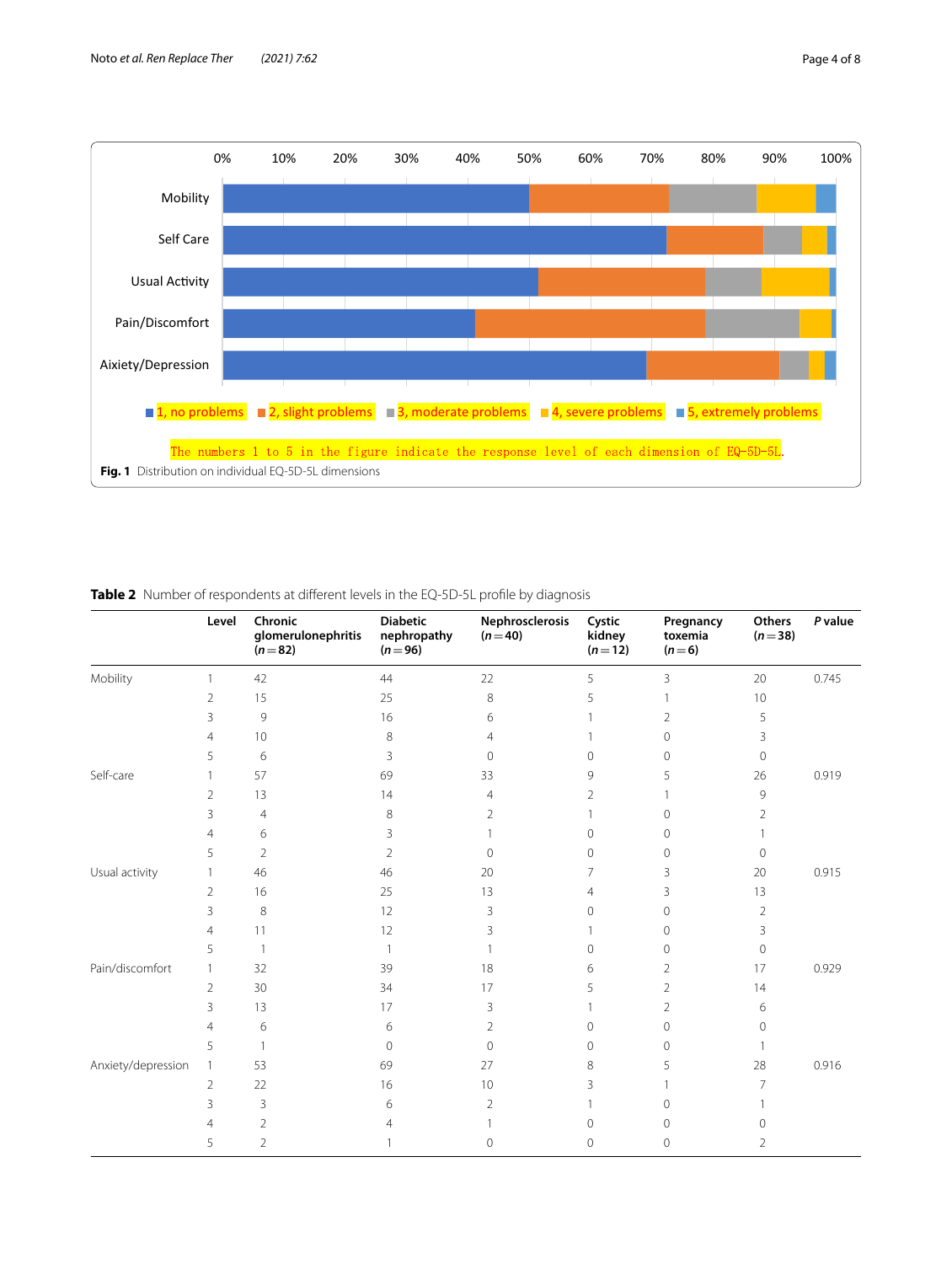



<span id="page-4-0"></span>

<span id="page-4-1"></span>a signifcant efect as an explanatory variable (Table [4\)](#page-5-1). In contrast, the EQ-5D-5L VAS score was not signifcantly afected by any of the explanatory variables (Table [5](#page-5-2)).

# **Discussion**

In a 2016 survey conducted by the National Kidney Disease Council of Japan on primary diseases afecting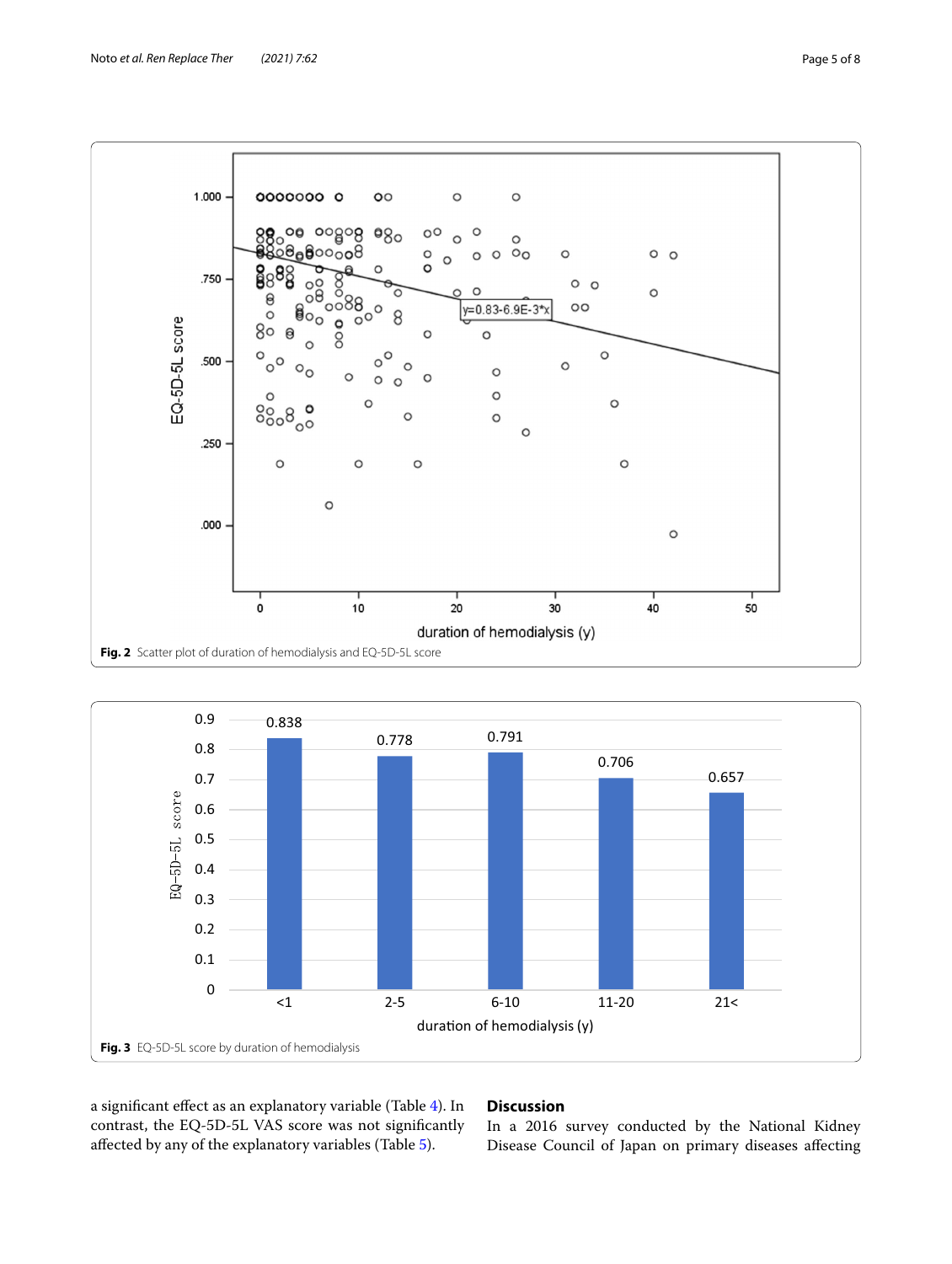<span id="page-5-0"></span>**Table 3** EQ-5D-5L score between duration of hemodialysis\*

| Duration of<br>hemodialysis (y) | n  | Mean  | SD    | 95%CI |       |
|---------------------------------|----|-------|-------|-------|-------|
| <1                              | 75 | 0.838 | 0.185 | 0.795 | 0.880 |
| $2 - 5$                         | 73 | 0.778 | 0.222 | 0.724 | 0.830 |
| $6 - 10$                        | 59 | 0.791 | 0.191 | 0.739 | 0.841 |
| $11 - 20$                       | 38 | 0.706 | 0.227 | 0.627 | 0.783 |
| 21<                             | 29 | 0.657 | 0.240 | 0.565 | 0.748 |

*SD* standard deviation, \*signifcant diferences between duration of hemodialysis by one-way ANOVA ( $p=0.001$ )

<span id="page-5-1"></span>**Table 4** Regression analysis for EQ-5D-5L score

|           | R        |         | P value | 95%CI    |          |
|-----------|----------|---------|---------|----------|----------|
| Constant  | 0.828    | 9.36    | < 0.001 | 0.653    | 1.001    |
| Sex       | 0.041    | 1.48    | 0.139   | $-0.013$ | 0.097    |
| Age       | $-0.001$ | $-0.89$ | 0.373   | $-0.003$ | 0.001    |
| Diagnosis | 0.000    | 0.03    | 0.978   | $-0.017$ | 0.017    |
| Duration  | $-0.006$ | $-4.04$ | < 0.001 | $-0.009$ | $-0.003$ |

*B* regression coefficient, *T* t-statics, Boldness suggests statistical significance

<span id="page-5-2"></span>**Table 5** Regression analysis for EQ-5D-5L VAS

|           | R        |         | P value | 95%CI    |          |
|-----------|----------|---------|---------|----------|----------|
| Constant  | 88.509   | 9.01    | < 0.001 | 69.127   | 107.891  |
| Sex       | $-3.537$ | $-0.87$ | 0.281   | $-0.343$ | 2.919    |
| Age       | $-0.104$ | $-0.87$ | 0.387   | $-3.582$ | 0.133    |
| Diagnosis | $-1.682$ | $-1.75$ | 0.082   | $-0.714$ | 0.218    |
| Duration  | $-0.374$ | $-216$  | 0.032   | $-0.714$ | $-0.032$ |

*B* regression coefficient, *T* t-statics, Boldness suggests statistical significance

dialysis patients [\[15\]](#page-7-10), chronic glomerulonephritis, diabetic nephropathy, nephropathy, nephrosclerosis, cystic kidney, and pregnancy toxemia were reported in 36.0%, 32.5%, 10.2%, 4.9%, 4.9%, and 0.6% of subjects, respectively. Subjects of that study could be considered representative of the Japanese population.

When using EQ-5D-5L to compare the QOL of dialysis patients with that of healthy Japanese subjects, a survey by Shiroiwa et al. [\[16](#page-7-11)] reported scores of 0.939, 0.899, and 0.841 in the age groups of  $\sim$  59 years, 60–69 years, and 70 years or older, respectively, with diferences of 0.134 and 0.151 in the age groups of  $\sim$  59 and 60–69 years, respectively. The difference was smaller in the 70 years and older age group (0.062). From this comparison, it can be inferred that the disease burden of dialysis is higher in younger people.

A study that used the Kidney Disease QOL Instrument (KDQOL) to compare the disease burdens of dialysis patients in Japan, Europe, and the United States [[17](#page-7-12)] found that Japanese dialysis patients reported the highest physical function but also had the highest disease burden. The parameters used to assess the burden of disease, as measured using the KDQOL, included whether the subject's kidney disease interferes with their life, takes too much of their time, makes them feel frustrated, or makes them feel like a burden on their family. This is noteworthy, although KDQOL fndings cannot simply be compared with QOL measured using the EQ-5D-5L because it asks about the burden on their families. This may be associated with a lower burden of disease according to the KDQOL, but we could not confrm the evidence for this in Japan.

When compared with foreign reports that used the EQ-5D-5L, a higher percentage of respondents reported the most problems with the pain/discomfort dimension, which was similar to the results of our study  $[18, 19]$  $[18, 19]$  $[18, 19]$  $[18, 19]$ . This suggests that in dialysis patients, pain/discomfort, which is the most subjective dimension related to dialysis, may still be a signifcant problem. In a survey of symptoms experienced by dialysis patients, Abdel-Kader et al. [[20](#page-7-15)] reported that tiredness or lack of energy, worry, dry skin, itchiness, trouble staying asleep, trouble falling asleep, sadness, irritability, difficulty with sexual arousal, bone or joint pain, muscle cramps, anxiousness, etc., were high in dialysis patients. Claxton et al. [\[21](#page-7-16)] reported that symptoms such as bone/joint pain, sleeplessness, worry, sadness, nausea, anxiety, and nervousness were frequently observed. These common symptoms were considered to be expressed in the pain/discomfort dimension of the EQ-5D-5L. Although this study showed a decrease in the mobility dimension, many studies [\[22–](#page-7-17)[27\]](#page-7-18) showed a relationship between muscle weakness and exercise capacity in hemodialysis patients, and it was considered a QOL characteristic. In addition, the negative impact was more profound in the usual activity dimension than in the selfcare dimension, hinting at the current situation in which hemodialysis patients have difficulty participating in society.

According to a study by Li et al. [[17\]](#page-7-12), which used the EQ-5D-5L to examine the QOL of patients before kidney transplantation, the mean utility value score was 0.773, which was close to our study results and those of similar foreign reports, although there were diferences in the scoring algorithms used to calculate these results. In studies by Shimizu et al. [\[13](#page-7-8)] and Takura et al.  $[11]$  $[11]$ , the mean scores were 0.738 and 0.76–0.71, respectively, indicating that patients with kidney disease could maintain their QOL on dialysis. Moreover, this well-maintained QOL remained unafected by diagnosis and age. Although QOL decreased with an increase in the duration of hemodialysis, the overall impact was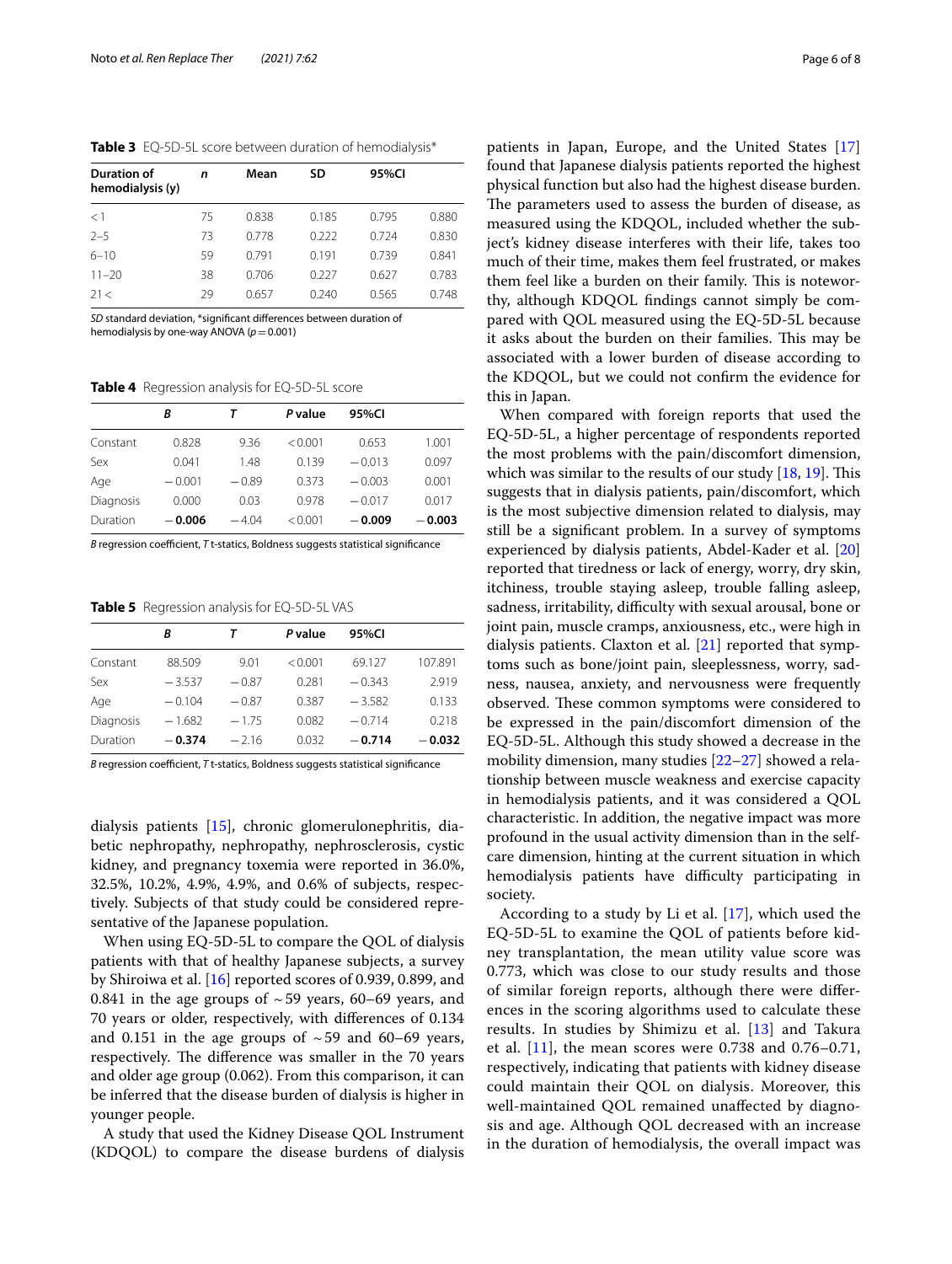small. These results suggest that although the preference-based QOL of hemodialysis patients is afected by the duration of dialysis, the efect is not signifcant, and it is likely to be maintained with less infuence from other factors. However, it remains unclear why the QOL is afected, although slightly, by the duration of hemodialysis, and this is a subject of future research.

This study has three major implications. The first was to clarify the effect to dimension of QOL in hemodialysis patients. In addition to the previously reported dimension of mobility and pain, we found that usual activity was also affected. Second, we could collect sufficient data with the EQ-5D-5L for health economic evaluation. Cost-effectiveness analysis assesses an outcome called Quality-Adjusted Life Year (QALY), and the QALY possibly represents healthrelated QOL, i.e., utility values measured on a preference-based measure. In Japan, this scale is limited to the EQ-5D-5L. Therefore, the results of this study can be used for future cost-effectiveness analysis. Third, we clarified the factors that affect the health-related QOL of hemodialysis patients. The results of multiple regression analysis showed that only the duration of hemodialysis was a significant variable, and its effect was not large, suggesting that it is influenced by a combination of factors such as age and disease. Looking from a different perspective, we found that hemodialysis may positively influence the gain in QALY, which is a product of utility value and survival time, as it is the flip side of the long-term maintenance of health-related QOL. In other words, the utility value for hemodialysis patients is independent of disease and age and is maintained over the long term. This suggests that a large QALY gain can be expected in such cases and that efficiency in cost-effectiveness may be appealing.

This study had limitations. As this study was conducted at a single institution, whether the fndings are representative of all dialysis patients in Japan is questionable. This was refuted by the fact that the disease rates in the previous national survey were similar. In addition, the dialysis patients' symptoms, comorbidity and other demographic factors (income, job, marital status, et al.) were not included as survey items; thus, the relationships between the factors and QOL could not be clarifed. Since there seems to be a causal relationship between symptoms experienced by dialysis patients and QOL assessed using the EQ-5D-5L, future studies should be used to clarify this relationship. In future, we plan to perform studies with higher numbers of cases and analyze changes in QOL over time.

### **Conclusion**

We investigated the QOL of Japanese hemodialysis patients and the impact of hemodialysis on their EQ-5D-5L scores. We found that prolonged hemodialysis decreased QOL. The measured QOL scores were comparable to those of previous studies conducted overseas. The results of our study will be useful for evaluating the cost-efectiveness of dialysis treatment in the future.

#### **Acknowledgements**

The authors thank all the respondents to this study.

#### **Authors' contributions**

SN, MM, and SS conceived the study and participated in its design. SN performed the statistical analysis and drafted the manuscript. SN, MM, and SS examined and revised the manuscript.

#### **Funding**

This study was funded by Grant-in-Aid for Scientifc Research (KAKENHI) from the Japan Society for the Promotion of Science (26293116).

#### **Availability of data and materials**

The datasets used for this study are available from the corresponding author upon request.

#### **Declarations**

#### **Ethics approval and consent to participate**

All procedures performed in this study were in accordance with the ethical standards of the institutional and/or national research committee and with the 1964 Declaration of HELSINKI and its later amendments or comparable ethical standards. This article does not describe any animal studies. This study was approved by the Ethics Committee of Niigata University of Health and Welfare (No. 17560–150205).

#### **Consent for publication**

Not applicable.

#### **Completing interests**

The authors declare that they have no competing interests.

#### **Author details**

<sup>1</sup> Department of Rehabilitation, Niigata University of Health and Welfare, 1398 Shimamicho, Kita-ku, Niigata 950-1398, Japan. <sup>2</sup> Saiwaicho Memorial Hospital, 3-57 Oomotoekimae, Kita-ku, Okayama 700-0923, Japan. <sup>3</sup> Department of Nephrology, Rheumatology, Endocrinology and Metabolism, Okayama University, 2-5-1 Shikata-cho, Kita-ku, Okayama 7008558, Japan. <sup>4</sup>Graduate School of Health Sciences, Okayama University, 2-5-1 Shikata-cho, Kita-ku, Okayama 7008558, Japan.

#### Received: 14 February 2021 Accepted: 27 October 2021 Published online: 03 November 2021

#### **References**

- <span id="page-6-0"></span>1. Ando R. The future of dialysis considering the "2025 problem." Jpn J Clin Dial. 2018;34:1401–8 (**(in Japanese)**).
- <span id="page-6-1"></span>2. Liem YS, Bosch JL, Hunink MG. Preference-based quality of life of patients on renal replacement therapy: a systematic review and meta-analysis. Value Health. 2008;11:733–41. [https://doi.org/10.1111/j.1524-4733.2007.](https://doi.org/10.1111/j.1524-4733.2007.00308.x) [00308.x.](https://doi.org/10.1111/j.1524-4733.2007.00308.x)
- <span id="page-6-2"></span>3. Heidenheim AP, Muirhead N, Moist L, Lindsay RM. Patient quality of life on quotidian hemodialysis. Am J Kidney Dis. 2003;42:36–41. [https://doi.org/](https://doi.org/10.1016/s0272-6386(03)00536-5) [10.1016/s0272-6386\(03\)00536-5](https://doi.org/10.1016/s0272-6386(03)00536-5).